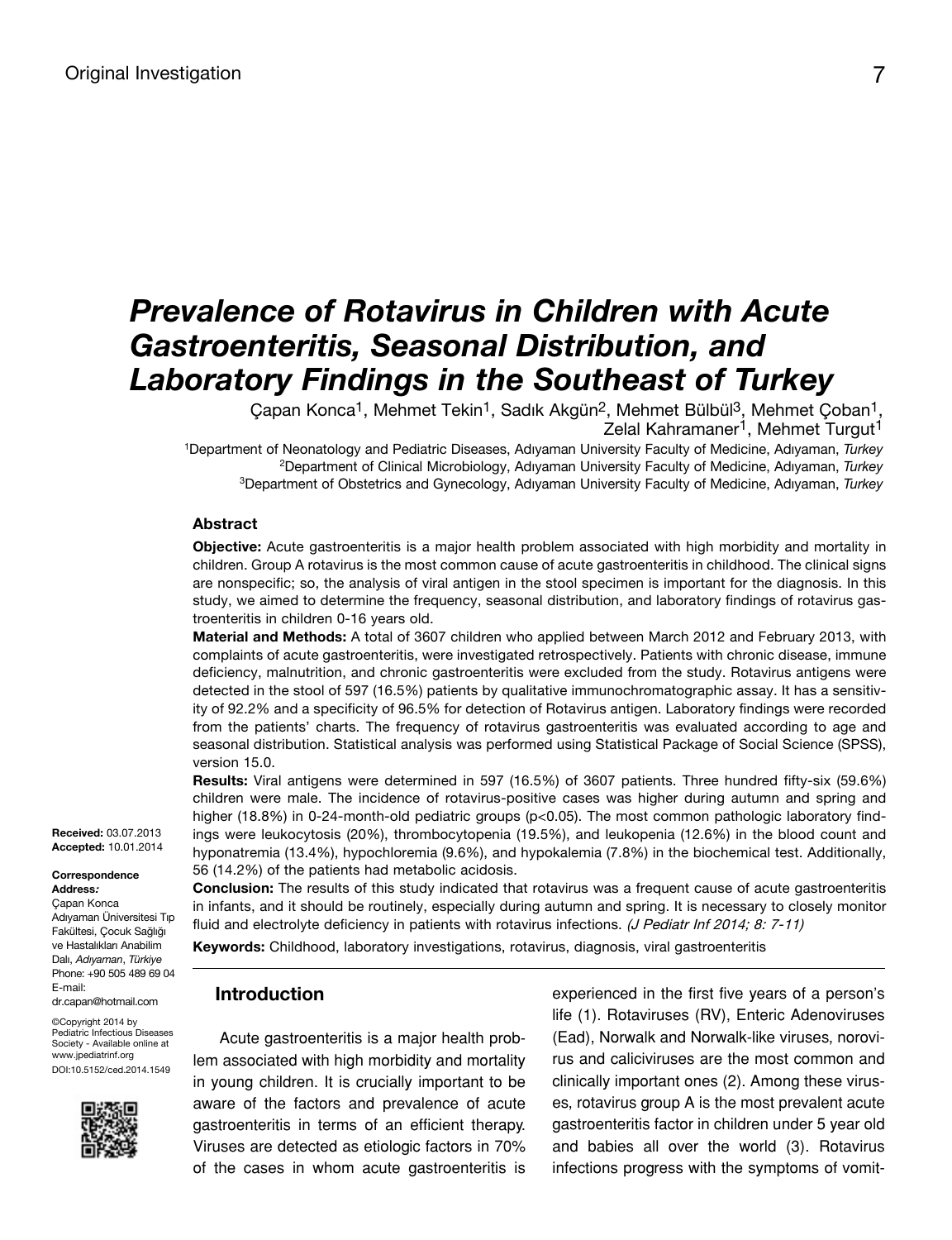ing, watery diarrhea and fever. The most prevalent complications of rotavirus gastroenteritis are; dehydration, electrolyte disorders, metabolic acidosis and malnutrition (4).

Many centers carried out studies to determine the prevalence of rotavirus in children with acute gastroenteritis and seasonal distribution in an attempt to identify epidemiologic characteristics of rotavirus infections in our country. However, it is clearly seen that the number of patients and laboratory findings were limited in most of those studies. This retrospective study in which the number of patients was high and the laboratory features in rotavirus diarrheas were examined aimed to make a contribution to epidemiologic data of rotavirus diarrheas in our country.

## **Material and Methods**

597 patients, whose rotavirus antigens were positive out of the total of 3607 patients diagnosed as acute gastroenteritis between the dates of 1st of March, 2012 and 28<sup>th</sup> of February, 2013 were included in this retrospective study. The patients based on their ages were divided into four groups of 0-24 months, age 2-5, age 2-5 years, 5-12 years, above 12 years (5). Acute gastroenteritis was defines as a condition that lasted less than 14 days and as watery diarrhea in three or more times a day (6). The patients with chronic illnesses, immune deficiency, malnutrition or chronic gastroenteritis were excluded from the study. The diagnosis of acute gastroenteritis was made by the determination of rotavirus antigen in the stool. The presence of rotavirus in the stool was investigated in accordance with the procedure of the kit by using qualitative immunochoromotographic method (Simple/Stick Rota Adeno Operon, Spain). It has a sensitivity of 92.2% and a specificity of 96.5% for detection of rotavirus antigen. Hemogram, routine biochemical and blood gases analyses of 395 (66.1%) patients whose rotavirus antigen was found positive and laboratory results were accessible were examined. Pediatric reference ranges based on age was used for the evaluation of laboratory test results (7).

#### **Statistical analysis**

The data were analyzed by using the Statistical Package of Social Science (SPSS), Version 15.0. For the evaluation of categorical variables (such as age and season), Chi-square Test was used. For statistical significance, the p value <0.05 was used. The results were given a frequency and percentage.

## **Result**

Rotavirus antigen positivity was detected in 597 (16.5%) of the 3607 patients included in this study. Of the cases in whom rotavirus antigen positivity was found, 241 (40.4%) of them were females and 356 (59.6) were males and the difference between the genders were not significant (p=0.27).

Given the age distribution of the patients who applied to the hospital because of acute gastroenteritis complaints, it was revealed that majority of them (64.5%) were under two years of age. Given the rates of rotavirus antigen positivity based on age groups, it was revealed that the highest rate of positivity was in the 0-24 months age group with 18.8% and the lowest rate of positivity in children above 12 years with 6.6% (Table 1). In respect of seasonal distribution of patients, it was revealed that the highest number of hospital visits due to acute gastroenteritis was in autumn and summer and the most prevalent rotavirus antigen positivity was in autumn and spring (Table 2). In respect of monthly rotavirus antigen positivity rates among the patients visiting the hospital because of acute gastroenteritis, it was revealed that the rate reached its peak with 29.3% in November; and within the period of one year, the rates were more intensive in the months of January, April, October and November; they became rare in June, July and August (Figure 1).

In 395 (66.1%) rotavirus antigen positive patients, in addition to stool analysis, hemogram, routine biochemistry and blood gases were also performed. In hemogram analyses, leukocytosis (20%), thrombocytopenia (19.5%) and leukopenia (12.6%) were the most frequent pathologic findings. In routine biochemical analyses, hyponatremia (13.4%), hypochloremia (9.6%) and hypopotassemia (7.8%) were the most frequent pathogenic findings. Besides, metabolic acidosis was found in 56 (14.2%) of the patients (Table 3).

### **Discussion**

Acute gastroenteritis continues to be an important health problem and the fundamental reason for the mortality and morbidity in children. Rotaviruses are the most frequent factor for the viral gastroenteritis progressing with acute dehydration (8). The rates of rotavirus positivity in acute gastroenteritis cases differ from country to country, even from region to region within the same country. According to the World Health Organization (WHO), it is reported that the average rotavirus positivity is 20-40% in Europe, 5-25% in the United States, 30-50% in Asia and 10-65% in Africa (9). In the studies carried out between 2006 and 2010 in our country where rotavirus antigen was examined through immunochromatographic method, it was reported that rotavirus antigen was 18.7% (10, 11) in İstanbul, 27.8% (12) in Kayseri, 21% (13) in Konya and 16.7% (14) in Mardin. The rotavirus positivity in this study was 16.5%. Even though this prevalence is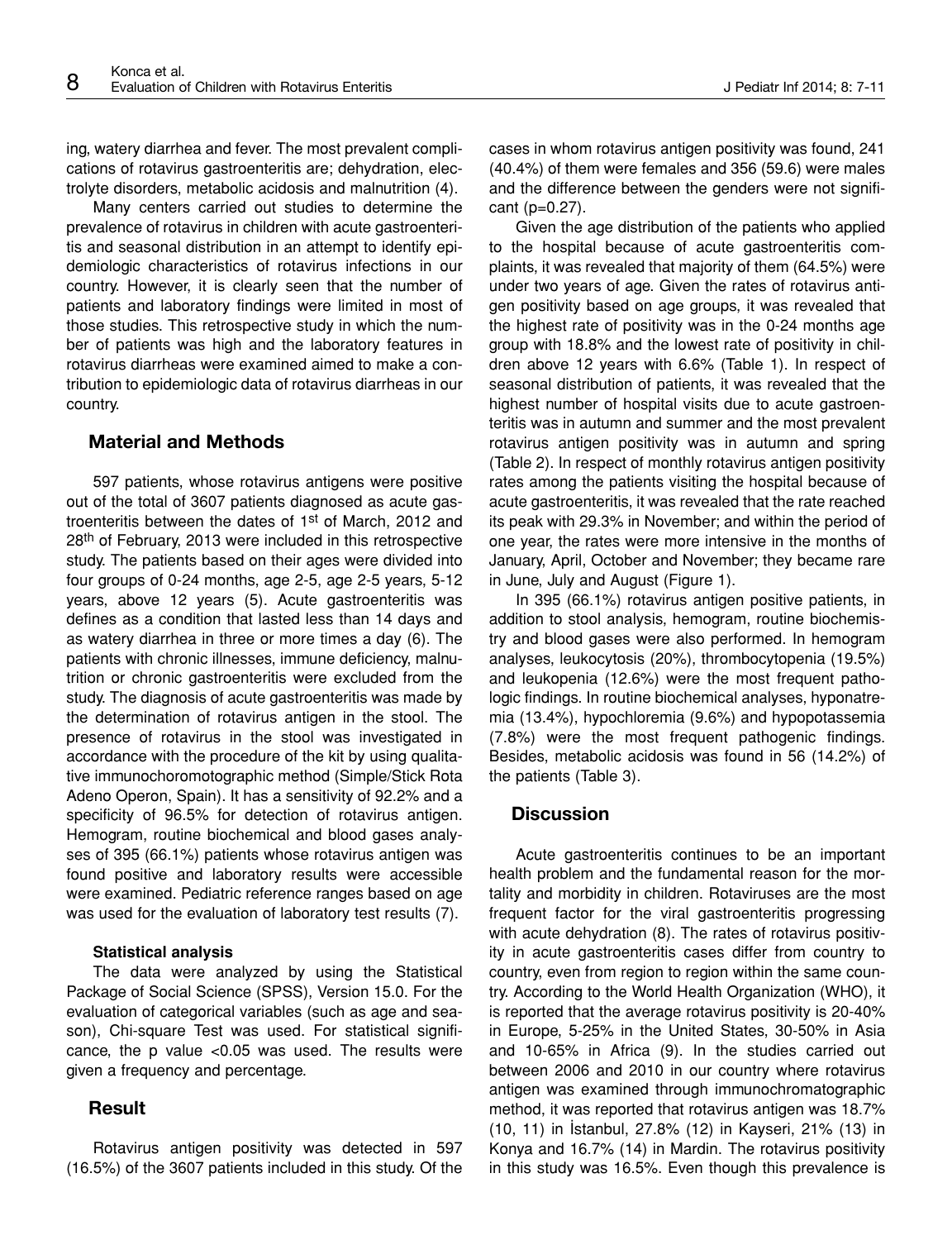| Age groups   | <b>Rotavirus positive</b><br>patient number $n$ (%) | Rotavirus negative<br>patient number $n$ (%) | Acute gastroenteritis<br>patient number $n$ (%) |         |
|--------------|-----------------------------------------------------|----------------------------------------------|-------------------------------------------------|---------|
| $0-24$ month | 439 (18.8)                                          | 1888 (81.2)                                  | 2327 (100)                                      |         |
| 2-5 years    | 106 (15.2)                                          | 591 (84.8)                                   | 697 (100)                                       |         |
| 5-12 years   | 46 (9.3)                                            | 447 (90.7)                                   | 493 (100)                                       | < 0.001 |
| >12 years    | 6(6.6)                                              | 84 (93.4)                                    | 90 (100)                                        |         |
| Total        | 597 (16.5)                                          | 3010 (83.5)                                  | 3607 (100)                                      |         |

#### **Table 1.** Age group distribution of rotavirus antigen positivity

**Table 2.** Seasonal distribution of acute gastroenteritis and rotavirus prevalence

| <b>Seasons</b> | <b>Rotavirus positive</b><br>patient number $n$ (%) | Rotavirus negative<br>patient number $n$ (%) | Acute gastroenteritis<br>patient number $n$ (%) |         |
|----------------|-----------------------------------------------------|----------------------------------------------|-------------------------------------------------|---------|
| Spring         | 171 (20.8)                                          | 652 (79.2)                                   | 823 (100)                                       |         |
| Summer         | 62(5.5)                                             | 1065 (94.5)                                  | 1127 (100)                                      |         |
| Autumn         | 325 (22.8)                                          | 1100 (77.2)                                  | 1425 (100)                                      | < 0.001 |
| Winter         | 39(16.8)                                            | 193 (83.2)                                   | 232(6.5)                                        |         |
| Total          | 597 (16.5)                                          | 3010 (83.5)                                  | 3607 (100)                                      |         |





low in comparison to the previous studies in our country, it has some parallels with the recent studies.

Majority of the previous studies revealed that there was no gender-based difference in the frequency of viral gastroenteritis (15). However, in a study done in Turkey reported that rotavirus was significantly more frequent in male children and adenovirus in male children (16). In this study, even though males outnumbered, there was no statistical difference.

In countries with mild climate, rotavirus infections are more common especially in cold seasons (end of autumn, winter, beginning of spring). While rotavirus is common in all seasons of a year in tropical countries, it is more frequent in some countries in dry seasons. In the relevant literature, there are studies reporting more intense rotavirus infections in autumn and winter seasons (11, 14); there **Table 3.** Laboratory findings of rotavirus antigen positive patients

| <b>Laboratory findings</b>                                                                   | Patient numbers* | $\%$ |  |  |
|----------------------------------------------------------------------------------------------|------------------|------|--|--|
| Leukocytosis                                                                                 | 79               | 20.0 |  |  |
| Thrombocytopenia                                                                             | 77               | 19.5 |  |  |
| Leukopenia                                                                                   | 50               | 12.6 |  |  |
| Metabolic acidosis                                                                           | 56               | 14.2 |  |  |
| Hyponatremia                                                                                 | 53               | 13.4 |  |  |
| Hypochloremia                                                                                | 38               | 9.6  |  |  |
| Hippopotami                                                                                  | 31               | 7.8  |  |  |
| Hyperpotassemia                                                                              | 7                | 1.7  |  |  |
| Hyperchloremia                                                                               | 7                | 1.7  |  |  |
| High level of urea                                                                           | 7                | 1.7  |  |  |
| Hypernatremia                                                                                | 5                | 1.2  |  |  |
| High level of creatinine                                                                     | 5                | 1.2  |  |  |
| *Laboratory results; registered patient number was less than the total<br>number of patients |                  |      |  |  |

also exist some studies reporting increase in winter and spring seasons (12). Even though rotavirus infections are more common in winter seasons, recent studies have reported some changes in the epidemiology of the virus after the rotavirus vaccines have come into use (17, 18). In this study, while rotavirus frequency was high in autumn and spring seasons as compatible with the relevant literature, it was found relatively lower than those studies in the literature in winter. Although rotavirus positivity is common as a factor of acute gastroenteritis, different studies have reported real values in different seasons (19-21). In this study, rotavirus frequency reached its peak in November (29.3%). In the studies done in Turkey, it was reported that the most common reason of viral gastroenteritis especially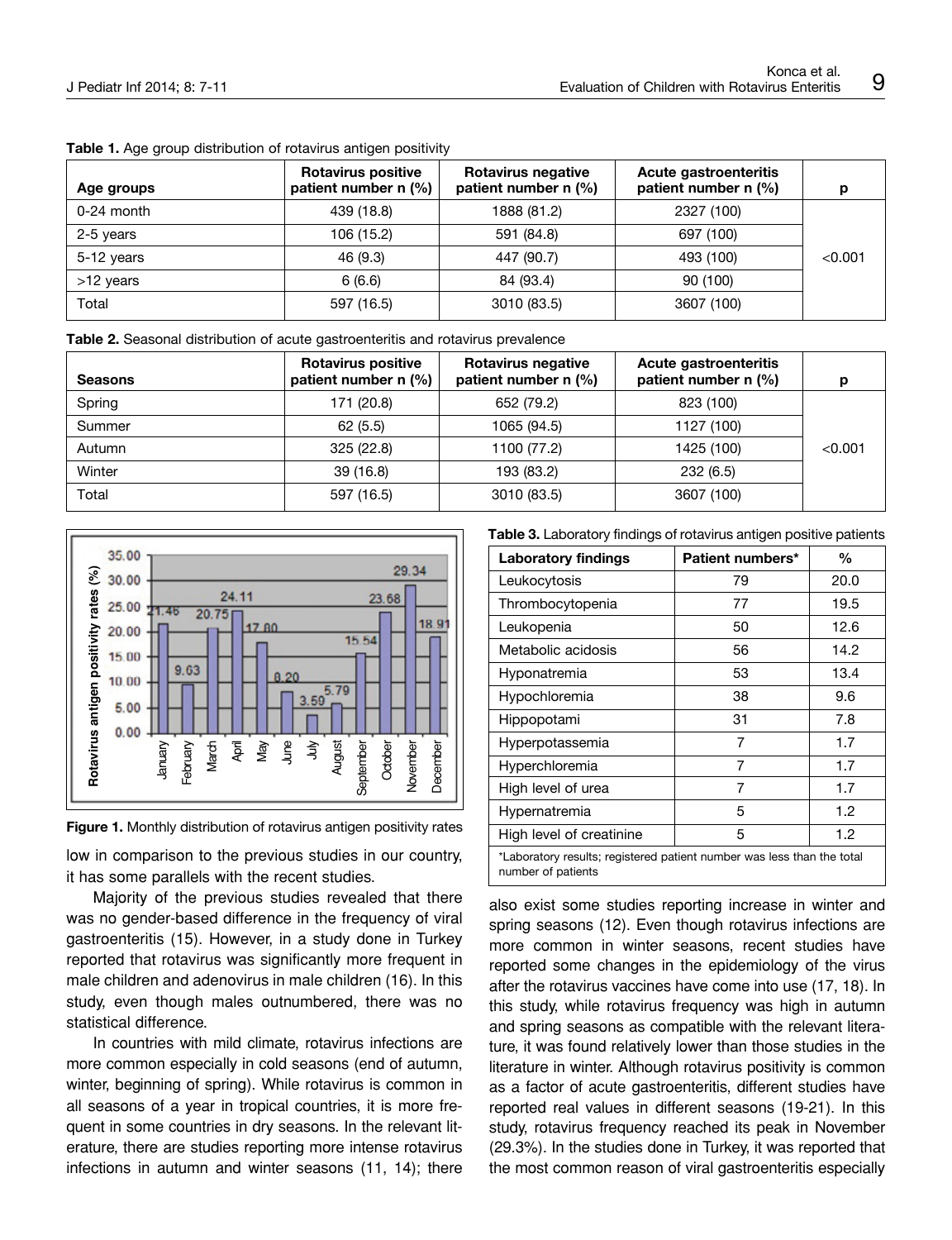in children aged 0-5 was rotavirus and adenovirus serotype 40-41 (2, 19, 20, 22). While rotavirus infection is common in all age groups, symptomatic infection is more common in children under two years (23). In this study, it was revealed in line with the literature that majority of the patients were children under two years and that the highest rotavirus positivity rates were again in the same age group.

Since loss of water and salt was a variable in childhood diarrheas, laboratory findings vary as well. When many rotavirus studies carried out nationally as well as internationally are examined, it is clearly seen that information about laboratory features is very limited. In a study in which childhood gastroenteritis were assessed, it was reported that the most common laboratory findings were metabolic acidosis (47.17%), hypernatremia (9.89%) and high level of urea (31.07%) (24). In a study done in Turkey, on the other hand, metabolic acidosis (3.5%) and prerenal failure (4.5%) were reported to be the most common laboratory findings (25). Similarly, in another study in which 40 patients were assessed, high level of urea (72.5%) and metabolic acidosis (85%) were reported to be the most common laboratory findings (26). In this study, it was revealed that leukocytosis (20%), thrombocytopenia (19.5%), metabolic acidosis 14.2 (%), hyponatremia (13.4%) and hypochloremia (9.6%) were the most common pathologic laboratory findings.

In rotavirus gastroenteritis, it is possible to encounter complications such as neurologic (encephalitis, convulsion, intracerebral hemorrhage), gastrointestinal (invagination, hepatitis) or seconder bacteremia. Even though the fact that high number of cases was available, its potential to provide information about rotavirus epidemiology in our region and that its laboratory features were debated strengthened our study, the limitations of our study are that our study is retrospective one and that the complications mentioned above were not explicated due to lack of sufficient data in the files.

## **Conclusion**

Rotavirus is an important gastroenteritis factor in children under two years of age. The rotavirus in gastroenteritis prevalent in autumn and spring seasons should be especially investigated and it should be closely scrutinized in respect of loss of liquid and electrolytes.

**Ethics Committe Approval:** Ethics committee approval was not received due to the retrospective nature of this study.

**Informed Consent:** Written informed consent was not obtained due to the retrospective nature of this study. Peer-review: Externally peer-reviewed.

**Author Contributions:** Concept - Ç.K., M.T.; Design - Ç.K.; Supervision - Ç.K., M.T., M.T.; Data Collection and/or Processing - Ç.K., M.B., M.Ç.; Analysis and/or Interpretation - M.B., S.A., Z.K.; Literature Review - Ç.K., M.Ç.; Writing - Ç.K.; Critical Review - M.T., M.T.

**Conflict of Interest:** No conflict of interest was declared by the authors.

**Financial Disclosure:** The authors declared that this study has received no financial support.

## **References**

- 1. Koletzko S, Osterrieder S. Acute infectious diarrhea in children. Dtsch Arztebl Int 2009; 106: 539-48.
- 2. Bulut Y, İşeri L, Ağel E, Durmaz B. Akut gastroenterit ön tanılı çocuklarda rotavirüs pozitifliği. İnönü Üniv Tıp Bült 2003; 10: 143-5.
- 3. Ramsay M, Brown D. Epidemiology of group A rotaviruses. In: Gray J, Desselberger U, eds. Rotaviruses: Methods and Protocols. Totowa, NJ: Humana Press Inc; 2000.pp.217-36. **[\[CrossRef\]](http://dx.doi.org/10.1385/1-59259-078-0:217)**
- 4. Palanduz A. Gastrointestinal Enfeksiyon Etkenleri ve Ne¬den Oldukları Klinik Tablolar. J Pediatr Inf 2009; 3: 116-8.
- 5. Bayraktar B, Toksoy B, Bulut E. Akut Gastroenteritli Çocuklarda Rotavirus ve Adenovirus Saptanması. Klimik Dergisi 2010; 23: 15-7. **[[CrossRef](http://dx.doi.org/10.5152/kd.2010.05)]**
- 6. Riordan FA, Quigly T. Estimating hospital admissions due to rotavirus gastroenteritis from hospital episode statistics. J Infect 2004; 49: 13-6. **[[CrossRef](http://dx.doi.org/10.1016/j.jinf.2004.02.006)]**
- 7. Pesce MA, Nicholson JF. Reference ranges for laboratory tests and procedures. In: Behrman RE, Kliegman RM, Jenson HB ed(s). Nelson textbook of pediatrics. Philadelphia:Saunders; 2004.p.2398-99.
- 8. Rodriguez-Baez N, O'Brien R, Qiu SQ, Bass DM. Astrovirus, adenovirus, and rotavirus in hospita¬lized children: prevalence and association with gastroenteritis. J Pediatr Gastroenterol Nutr 2002; 35: 64-8. **[[CrossRef\]](http://dx.doi.org/10.1097/00005176-200207000-00014)**
- 9. Global Rotavirus Information and Surveiilance Bulletin Volum 3: April 2011. www.who.int/immunization/diseases/rotavirus/ Jan-June 2010\_Rotavirus\_Bulletin\_Final.pdf. (Erişim tarihi: 25 Haziran 2013).
- 10. Akan H, İzbırak G, Gürol Y et al. Rotavirus and adenovirus frequency among patients with acute gastroenteritis and their relationship to clinical parameters: a retrospective study in Turkey. Asia Pac Fam Med 2009; 8: 8. **[[CrossRef\]](http://dx.doi.org/10.1186/1447-056X-8-8)**
- 11. Yüksel P, Çelik DG, Güngördü Z ve ark. Çocukluk yaş grubu gastroenteritlerinde rotavirus antijen pozitifliğinin değerlendirilmesi. Klimik Derg 2011; 24: 48-51.
- 12. Berk E, Kayman T. Akut gastroenteritli çocuk has¬talarda rotavirüs sıklığı. ANKEM Derg 2011; 25: 103-6. **[\[CrossRef](http://dx.doi.org/10.5222/ankem.2011.103)]**
- 13. İnci A, Kurtoğlu MG, Baysal B. Bir eğitim ve araş¬tırma hastanesinde rotavirus gastroenteriti preva¬lansının araştırılması. İnfeksiyon Derg 2009; 23: 79-82.
- 14. Tekin A. The frequency of rotavirus and enteric adenovirus in children with acute gastroenteritis in Mardin. J Clin Exp Invest 2010; 1: 41-5. **[\[CrossRef\]](http://dx.doi.org/10.5799/ahinjs.01.2010.01.0009)**